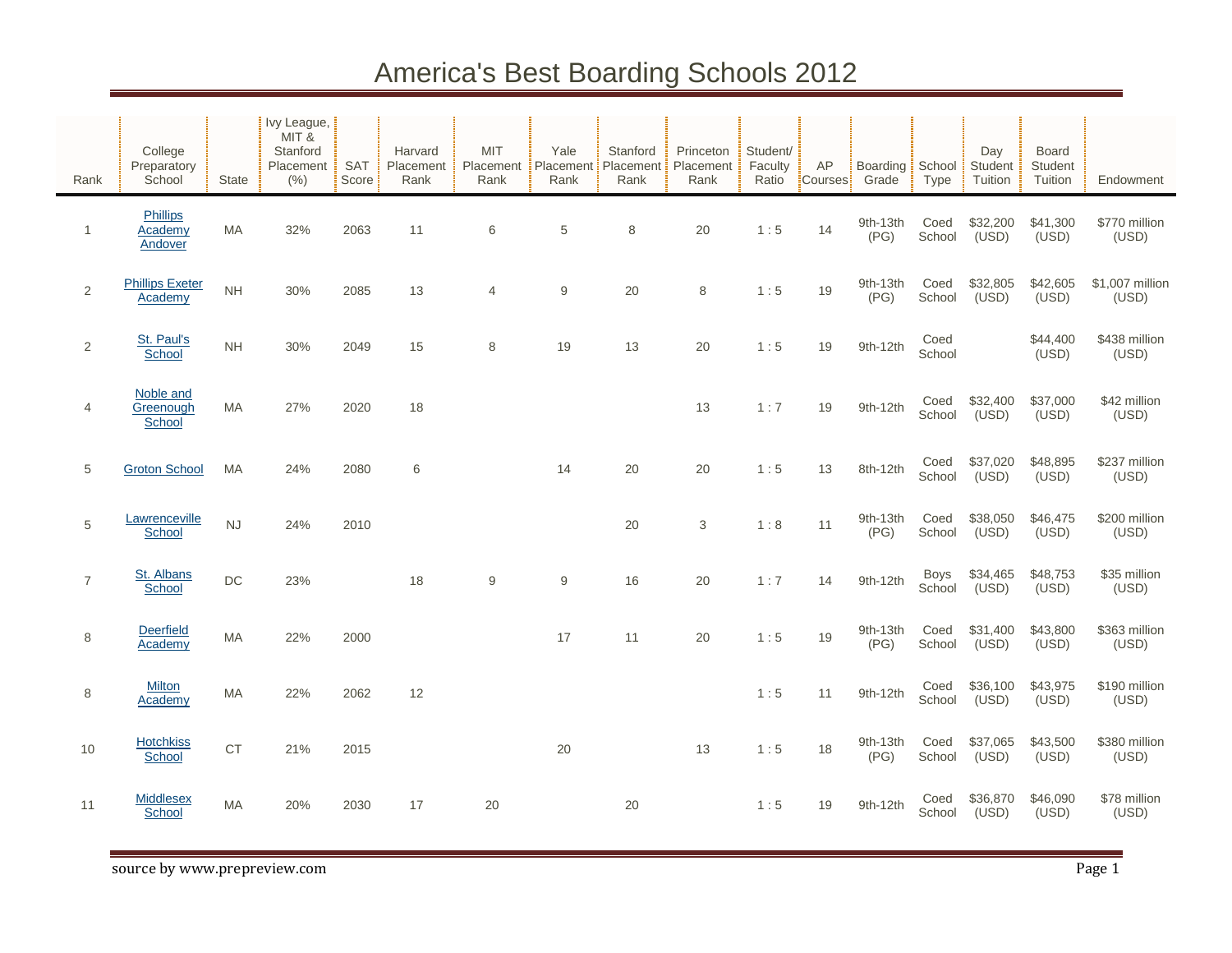## America's Best Boarding Schools 2012

| 12 | <b>Belmont Hill</b><br>School   | MA        | 19% | 1990 | $\overline{7}$ |             |    |    | 1:7  | 10 | 9th-12th         | <b>Boys</b><br>School | \$33,550<br>(USD) | \$39,700<br>(USD) | \$47 million<br>(USD)  |
|----|---------------------------------|-----------|-----|------|----------------|-------------|----|----|------|----|------------------|-----------------------|-------------------|-------------------|------------------------|
| 12 | Choate<br><b>Rosemary Hall</b>  | <b>CT</b> | 19% | 2020 |                | 20          | 20 |    | 1:6  | 19 | 9th-13th<br>(PG) | Coed<br>School        | \$36,140<br>(USD) | \$47,260<br>(USD) | \$261 million<br>(USD) |
| 14 | Hockaday<br>School              | <b>TX</b> | 15% | 1990 |                |             |    | 20 | 1:14 | 19 | 8th-12th         | Girls<br>School       | \$23,389<br>(USD) | \$42,713<br>(USD) | \$100 million<br>(USD) |
| 14 | <b>Thacher</b><br>School        | CA        | 15% | 1970 |                | 20          |    | 5  | 1:5  | 17 | 9th-12th         | Coed<br>School        | \$29,500<br>(USD) | \$44,500<br>(USD) | \$110 million<br>(USD) |
| 16 | Concord<br>Academy              | MA        | 14% | 2040 |                | $\,$ 5 $\,$ |    |    | 1:6  | 14 | 9th-12th         | Coed<br>School        | \$37,350<br>(USD) | \$46,200<br>(USD) | \$47 million<br>(USD)  |
| 16 | <b>Peddie School</b>            | NJ        | 14% |      |                |             |    |    | 1:6  | 10 | 9th-13th<br>(PG) | Coed<br>School        | \$33,000<br>(USD) | \$43,000<br>(USD) | \$300 million<br>(USD) |
| 18 | Loomis<br><b>Chaffee School</b> | CT        | 12% | 1905 |                |             |    |    | 1:5  | 14 | 9th-13th<br>(PG) | Coed<br>School        | \$35,850<br>(USD) | \$47,100<br>(USD) | \$200 million<br>(USD) |
| 18 | St. Andrew's<br>School          | DE        | 12% | 1999 |                |             |    |    | 1:5  | 11 | 9th-12th         | Coed<br>School        |                   | \$44,250<br>(USD) | \$200 million<br>(USD) |
| 20 | <b>Cate School</b>              | CA        | 11% | 1990 |                |             |    |    | 1:5  | 19 | 9th-12th         | Coed<br>School        | \$34,500<br>(USD) | \$43,500<br>(USD) | \$70 million<br>(USD)  |
| 20 | <b>Taft School</b>              | CT        | 11% | 1904 |                |             |    |    | 1:6  | 19 | 9th-13th<br>(PG) | Coed<br>School        | \$33,400<br>(USD) | \$44,975<br>(USD) | \$177 million<br>(USD) |
| 22 | <b>Blair Academy</b>            | <b>NJ</b> | 10% | 1855 |                |             |    |    | 1:6  | 21 | 9th-13th<br>(PG) | Coed<br>School        | \$32,500<br>(USD) | \$45,700<br>(USD) | \$62 million<br>(USD)  |
| 23 | <b>Brooks School</b>            | MA        | 9%  | 1900 |                |             |    |    | 1:5  | 15 | 9th-12th         | Coed<br>School        | \$34,220<br>(USD) | \$45,925<br>(USD) | \$59 million<br>(USD)  |